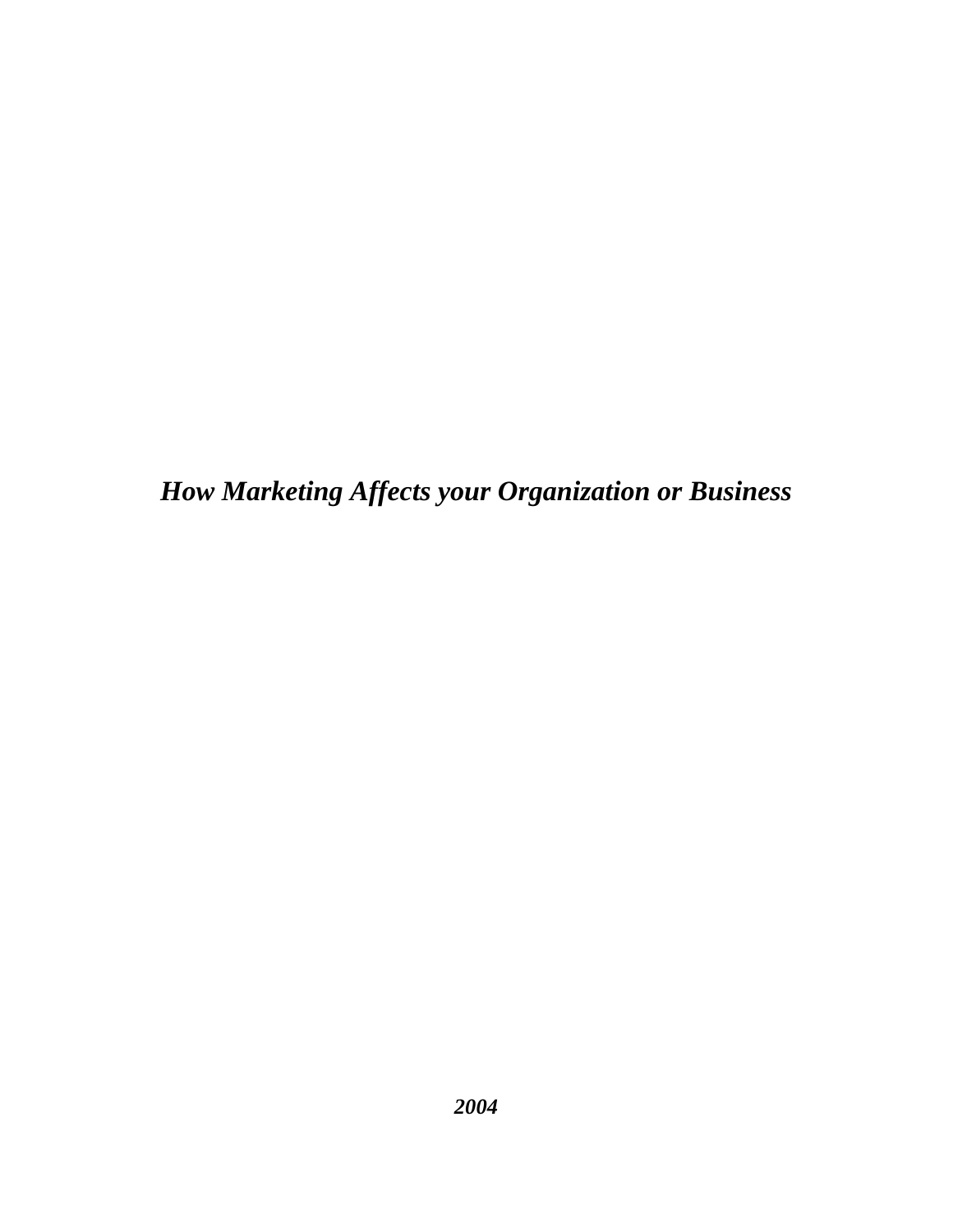## *Outline:*

Marketing is the most critical business function that many companies ignore and/or under utilize. The most successful businesses in a free market economy are those that have a well-defined, strong marketing organization. Marketing is the thinking part of a business. A proactive company is always marketing led.

## *Thesis Statement*

## This research paper will explain how marketing affects your Organization or Business

The discussions and recordings of this paper will be limited to the scope of the literature surveyed.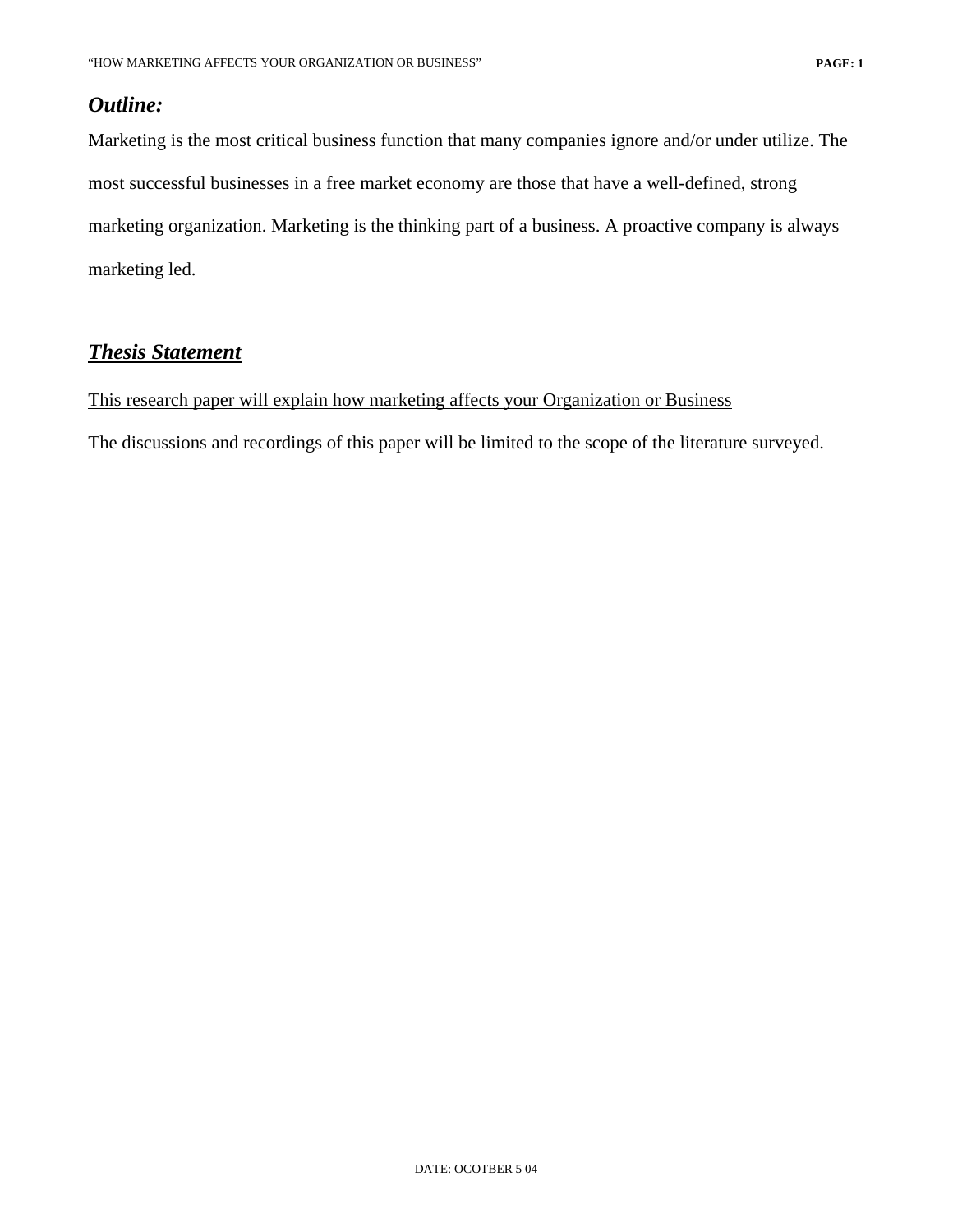#### **Marketing – What does it connote?**

Marketing is a very broad based term. In simple terms "Marketing is an art of selling products" However at the same time we need to interpret that marketing is not only about selling (Delaney, 1994). Selling is only a segment of marketing. It is an art that involves creativity, a science because it has logic involved with cause and effect relationships. Marketing is one of the most important areas in the success of an organization. Every company or firm has a marketing department that takes care of the marketing functions without which a company cannot operate (Delaney, 1994).

#### **Significance of Marketing to an Organization**

It is the marketing department that resolves the following key factors (Maddock and Fulton, 1996):

- What is the product going to be like, i.e. what is going to be the final market offering and brand name
- Who is the product meant for? We cannot sell the product to everybody as each one has his / her own choices. Hence we have to choose a particular segment in the market that we are planning to target. They are the target audience
- Which markets are going to be the priority markets for selling the product? Segmentation is an topic to be considered
- What is going to be the unique selling proposition (USP) of the product special characteristics of the brand that will distinguish our brand from others in the market – Positioning
- Based on the customers that we are targeting, the product will be priced accordingly Pricing
- They decide various means of communications through which we can popularize our brand in liaison with the advertising agency – Advertising

These and various other important functions are managed by the marketing department, which takes care of things right from the conception of the brand to its final sale and after sales service. That's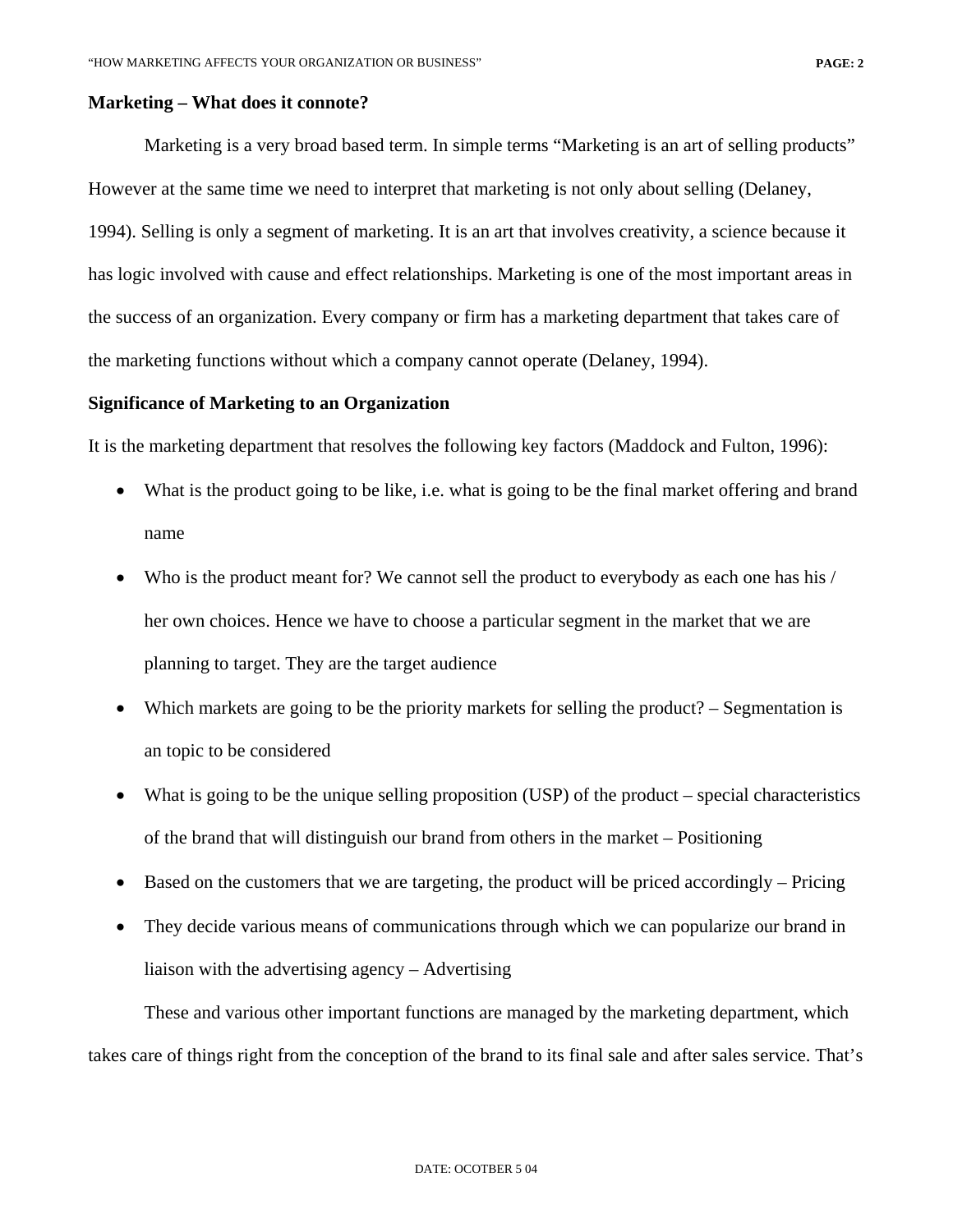the reason why a brand manager who looks after this is often called the "Mother of the Brand" (Maddock and Fulton, 1996).

These factors would often adjudicate the success or failure of the entire business and is very crucial for a venture to be profitable. Hence a company is incomplete without its marketing department and it's one of the most important / vital department or functional area (Maddock and Fulton, 1996).

### **Developing a Marketing Mix**

Your marketing mix is a combination of marketing tools that are used to gratify customers and company objectives. Consumers often term the marketing mix "the offering" (Delaney, 1994). Creating a successful marketing mix that will increment results often takes experimenting and market research. There are many methods that can be used, both in person and the use of impersonal presentations. The key is to not always depend on "one" mix always explore other avenues (Delaney, 1994). The combining and coordination of these elements will be more effective than depending on one. You must coordinate all elements so that the prospective consumer is not being sent mixed messages that can create confusion.

#### **Case Study**

The organization I work is into a niche area of process plant simulation and automation. The software products configured here are for a very specific group of audience. They are primarily from the chemical process industries and are process engineers. Apparently our marketing department has an exhaustive database of the chemical industries, which uses different products available in the market. Also they are very sensitive to the needs and enhancements required by the existing clients. The marketing requirements documents become the back bone for any project to commence. Hence our organization is purely driven by market demands and innovation in different areas of the chemical process industries.